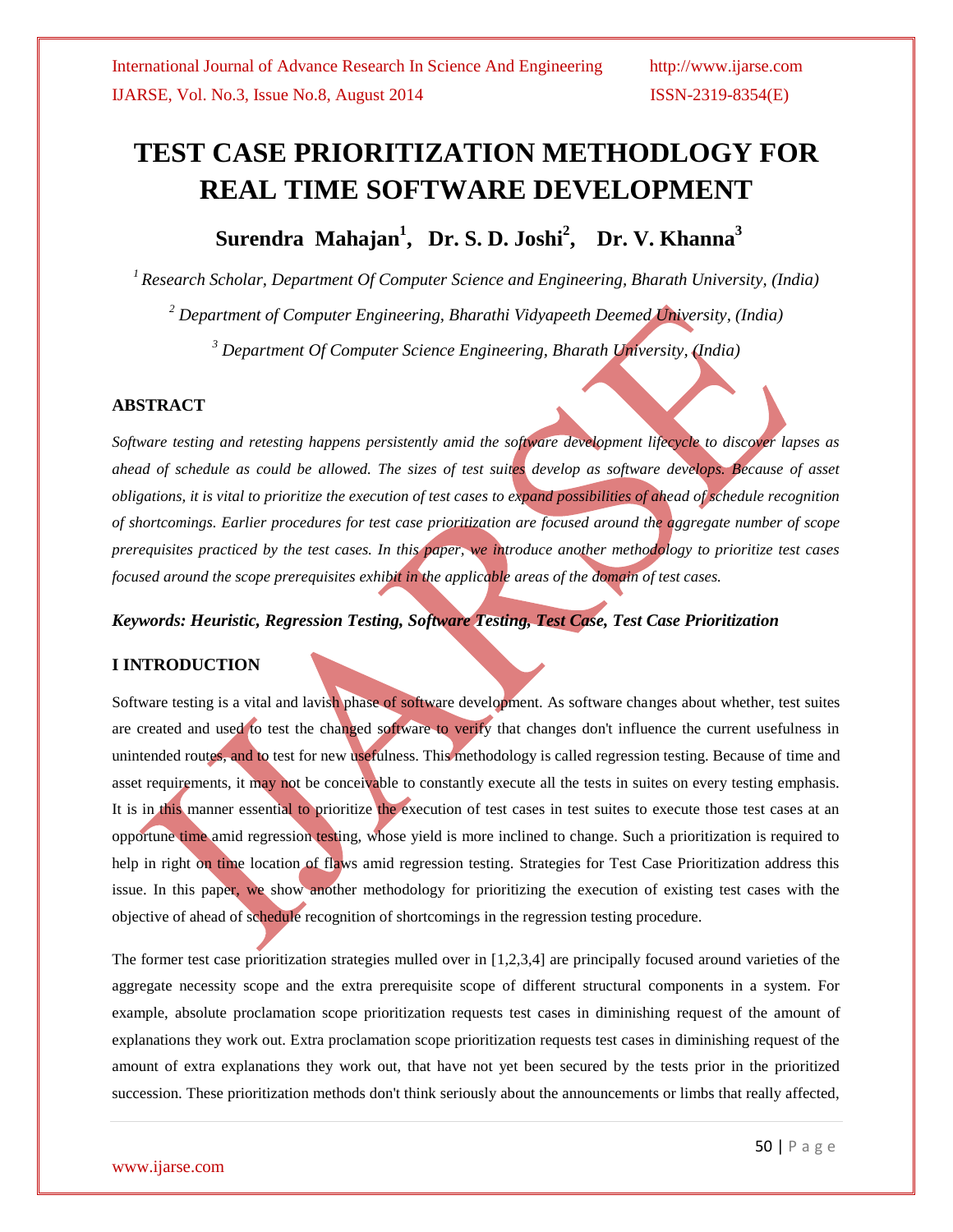or could possibly impact, the estimations of the project yield. Not, one or the other do they mull over whether a test case navigates a changed articulation or not while prioritizing the test cases.

#### **II LITERATURE REVIEW**

It is natural to expect that the yield of a test case, that executes a bigger number of articulations that really impact the yield or can possibly impact the yield, is more inclined to get influenced by the alteration than tests coating less such explanations. Furthermore, tests practicing adjusted proclamations ought to have higher necessity than tests that don't cross any alterations. In this paper, we introduce another methodology for prioritizing test cases that is built not just with respect to aggregate extension scope; however that likewise considers the amount of articulations (limbs) executed that impact or can possibly impact the yield created by the test case. The set of articulations that impact, or can possibly impact, the yield of a project when run on a specific test case, relate to the applicable cut [5,6,7] processed on the yield of the system when executed by the test case. Our methodology is focused around the accompanying perception. In the event that an adjustment in the project need to influence the yield of a test case in the regression test suite, it must influence some calculation in the pertinent cut of the yield for that test case. In this way, our heuristic for prioritizing test cases relegates higher weight to a test case with bigger number of articulations in its pertinent areas of the yield [8,9,10].

Our methodologies show changes over former methodologies focused around aggregate extension scope and give fascinating experiences into the utilization of size of significant cuts of yields in deciding the relative vitality of test cases in uncovering a change in the yield amid regression testing.

There are many issue of test case prioritization exists and those are enhancement issues as well as have exponential unpredictability in the most detrimental possibility. In [8,9], the introduced procedures are really avaricious heuristics in which test cases are requested based upon their necessity scope. In their exploratory studies in [6,11,12], the projects were utilized to assess the adequacy of the above heuristics. Each one project is connected with a suite of defective adaptations and a pool of test cases. Consequently, the viability of the above test case prioritization heuristics in ahead of schedule execution of test cases that influence the yield was measured by figuring the rate at which the seeded flaws were uncovered by the test cases in the prioritized grouping. This rate was quantitatively measured by registering the APFD values for the prioritized test suites.

## **III RESEARCH METHODOLOGY**

Instinctively, if a test case practices a changed explanation, and that altered proclamation is additionally included in the significant cut of the yield, then in all probability the yield of the test case will be influenced because of the adjustment. This is on the grounds that each announcement in the applicable either influences the yield or can possibly influence the yield of the test case.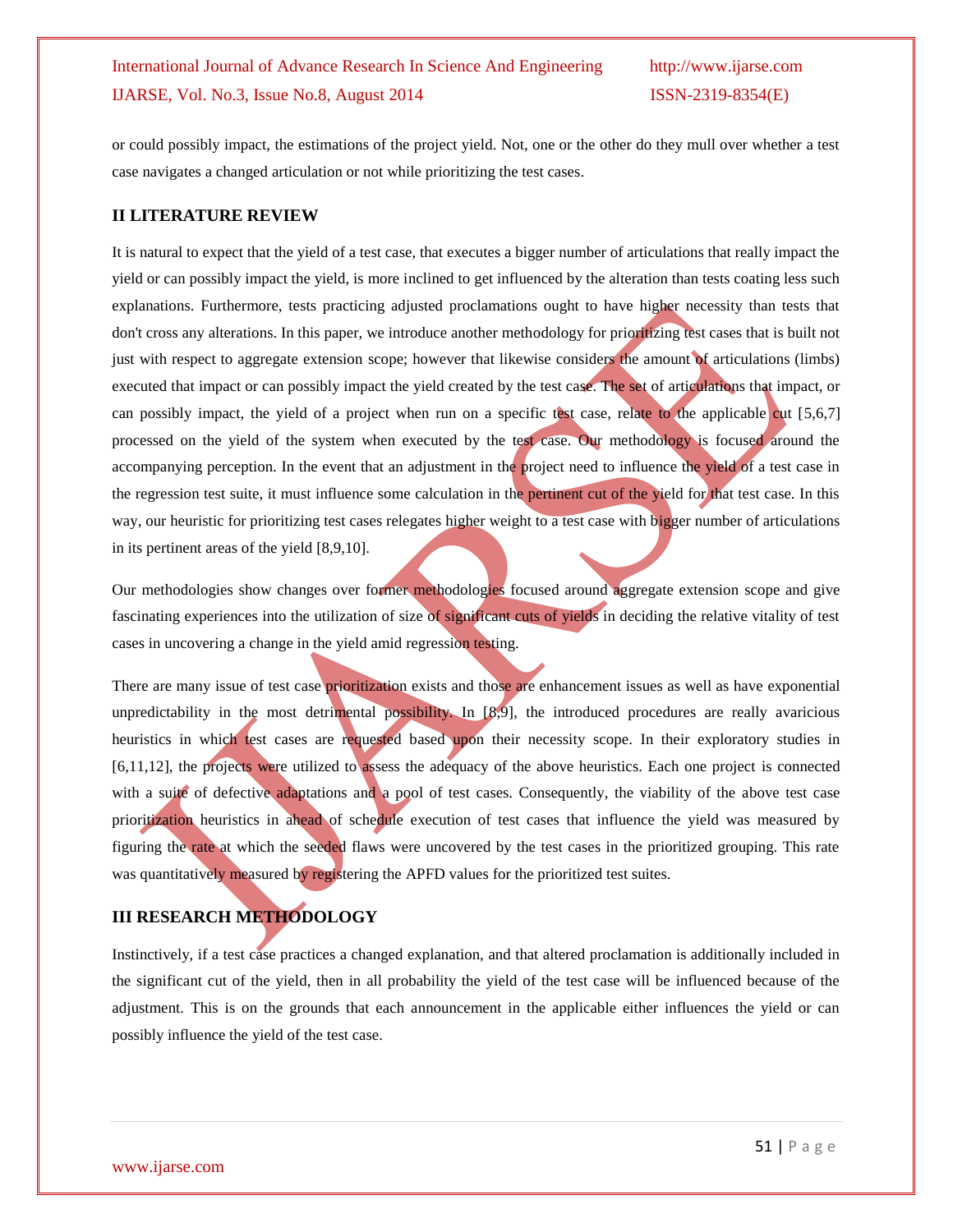Then again, there might be adjustments, for example, if a worth is increased and therefore decremented in the code before the quality is utilized again as a part of which the change may not influence the yield. We outline this with the illustration in algorithmic steps as follows:

1: readTest(a, b, c);  $\frac{1}{a}$ , b, c are test cases

2: int  $x=0$ ,  $y=0$ ,  $z=0$ ;

- 3:  $x := a + 1$ ; // x, y, z are test suites
- 4:  $y := b + 1$ ;

5:  $z := c + 1$ ;

6: int w := 0; // w is prioritization test suite

B1: if  $x > 3$  then

B2: if  $z > 4$  then

7:  $w := w + 1$ ;

endif

endif

```
B3: if y > 5 then
```
8:  $w := w + 1$ ;

endif

9: write(w);

Let us consider the case in which a modified statement is not contained in the relevant slice. A test case exercising a modified statement, that is not contained in the relevant slice, will likely change the program output only when the variable being defined by the modified statement is changed to another variable which is used in the relevant slice. However, we believe this case to be the only case in which an exercised modification will be outside the relevant slice, yet may still affect the program output.

#### **IV ANALYSIS**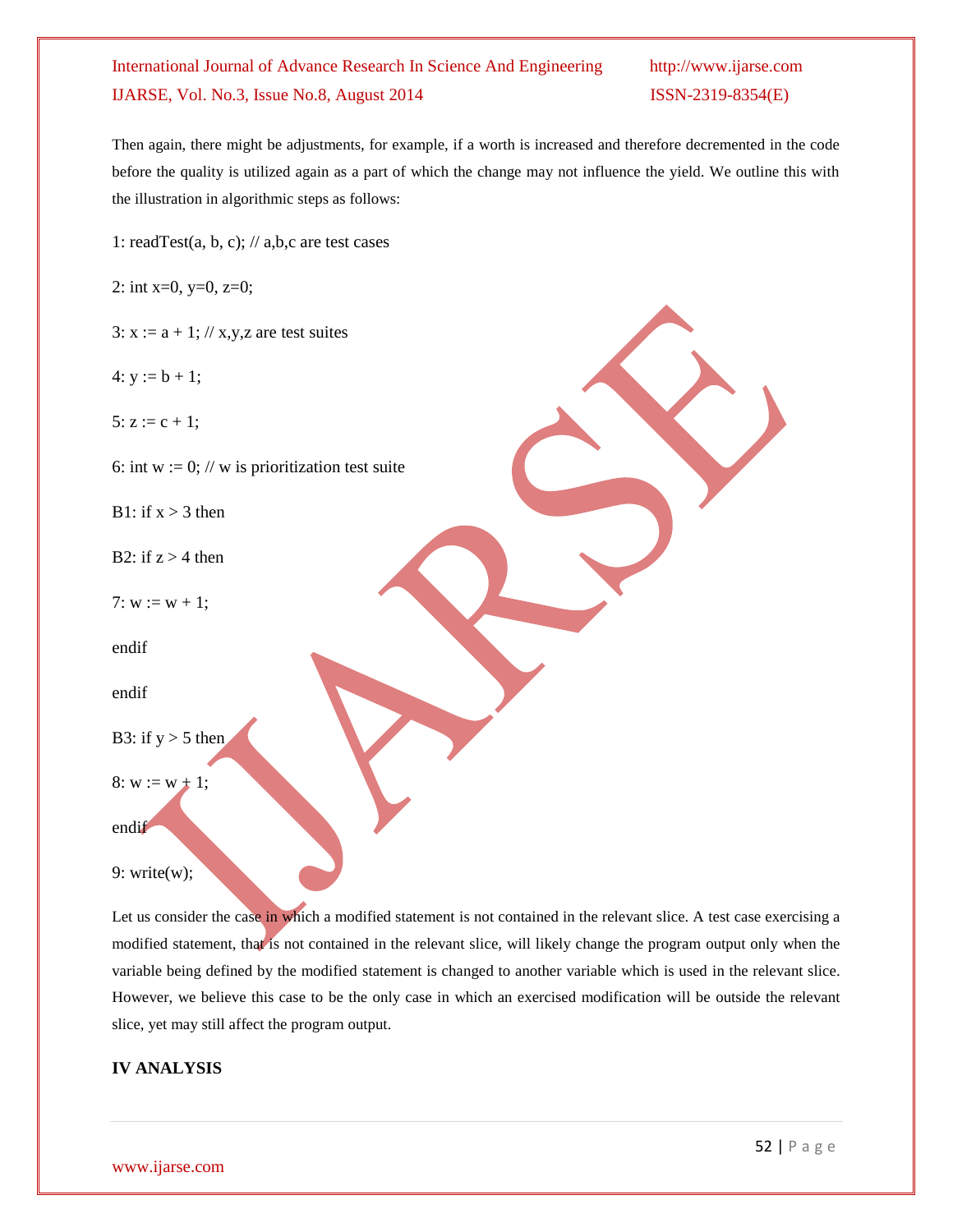We used the News Blaster programs as described in Table 1. Each program is associated with a set of faulty versions and a pool of test cases.

| Program Name              | Lines of Code | Fault Level (%) | <b>Test Case Size</b> |
|---------------------------|---------------|-----------------|-----------------------|
| Sentence Processor        | 120           | 80              | 1520                  |
| <b>History Search</b>     | 98            | 43              | 1034                  |
| Save History              | 150           | 9               | 2356                  |
| Lookup Table              | 212           | 12              | 4211                  |
| <b>Connection Pooling</b> | 70            | 65              | 1412                  |
| <b>Active Directory</b>   | 205           | 76              | 5345                  |

**TABLE 1. NEWS BLASTER TEST PROGRAMS**

The objective of our trials is to perceive how well our prioritized suites for the heuristic proposed in this paper perform as far as rate of flaw identification, concerning the broken adaptations gave the News Blaster Test Programs.

Our trial methodology is to create test suites, prioritize them, and afterward measure the ensuing APFD esteem for each one prioritized suite. Like the trial setup in, we created 100 extension scope sufficient test suites from the given test pools to each one system. For each one test case, we measured the aggregate set of practiced articulations and extensions utilizing instrumented renditions of the subject projects as produced by the Aristotle program dissection instrument [6]. For each one test case we likewise registered the set of articulations and extensions in the significant cut focused around the project yield produced when executing the test case on the given subject system. To figure an important cut, we initially processed the announcements in the element cut of the project yield by figuring the transitive conclusion of information and control conditions of the yield practiced by the test case. At that point, we enlarged the element cut with the extra articulations/branches that were conceivably yield impacting (this would regularly include static investigation, yet we attempted to rough this by taking a gander at the execution hints of every last one of tests in the substantial test pools furnished with the Siemens suite projects to check whether changing the limb result would influence the project yield or not) and their relating information conditions to acquire the significant cuts.

Given the sets of standard practiced articulations and extensions alongside the relating important cuts for each one test case, we utilized this data to prioritize the test cases and a while later figured the APFD esteem for each one prioritized suite to assess the suite's rate of fault detection. We analyzed the sorts of errors presented in the broken variants of each one subject program and distinguished six unique classes of seeded errors: (1) changing the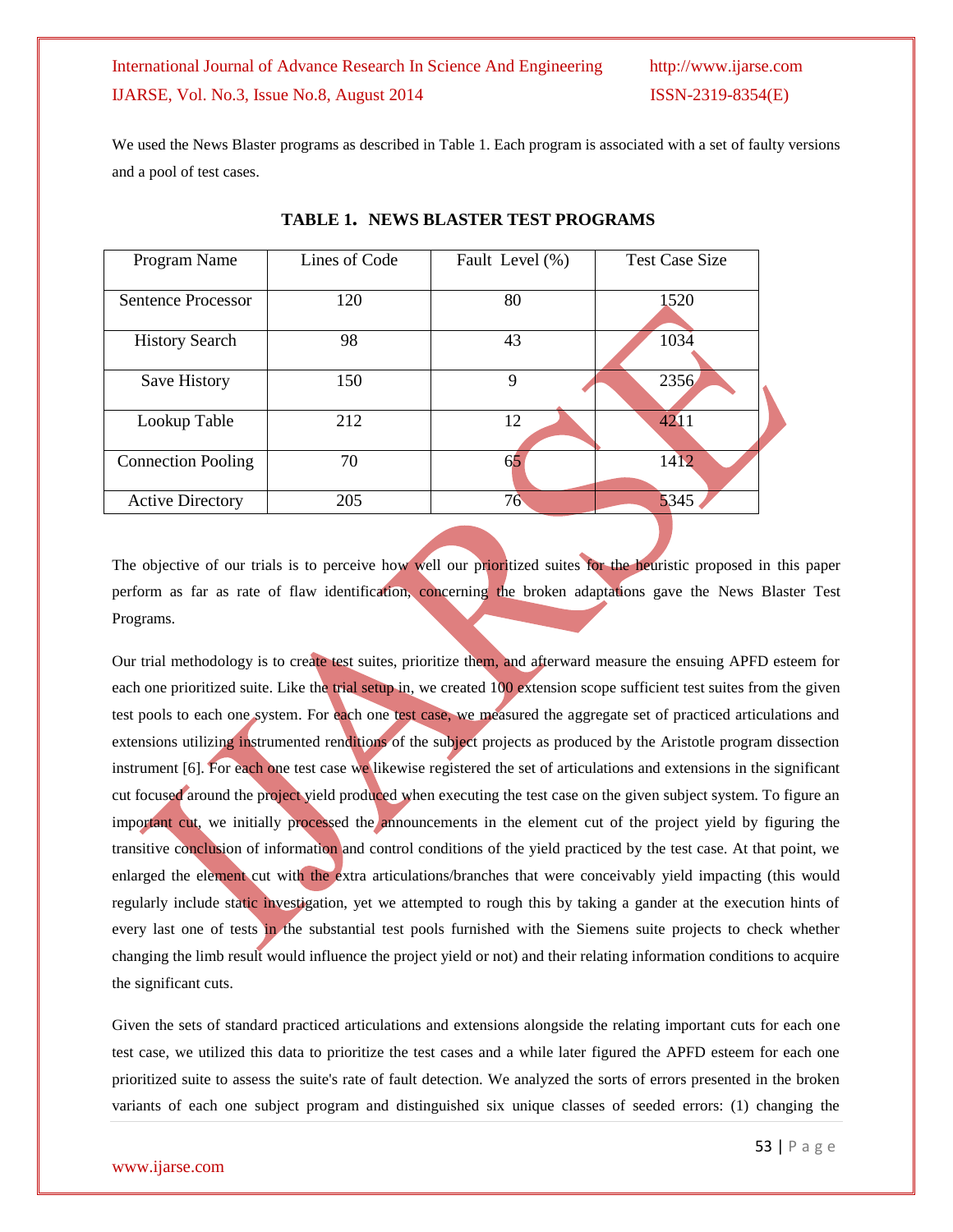administrator in a statement, (2) changing an operand in a representation, (3) changing the estimation of a consistent, (4) uprooting code, (5) including code, and (6) changing the sensible conduct of the code (typically including a couple of alternate classifications of error sorts all the while in one flawed variant). Therefore, the defective variants utilized as a part of our investigations blanket a wide mixed bag of issue sorts.

#### **V CONCLUSION**

While we may expect that a practiced alteration that is likewise included in the important area will influence the yield of a project, there do exist cases in which practicing a change, that is held in the applicable area, will really not change the yield value(s) of a system and accordingly may not prompt a deficiency being uncovered.

This paper intimates that there is no assurance that a test case practicing more changed explanations that are held in the significant area, will essentially expose more faults than an alternate test case practicing less alterations that are in the important area. Also, in practice we may expect a higher probability that practicing an adjustment that can possibly influence project yield, will really cause system yield to change and hence uncover a flaw. This system definitely focuses over the practical approach to resolve real time software development difficulties

#### **REFERENCES**

[1] Zhang, Lingming, et al. "Bridging the gap between the total and additional test-case prioritization strategies." *Software Engineering (ICSE), 2013 35th International Conference on*. IEEE, 2013,pp.73-79

[2] Thomas, Stephen W., et al. "Static test case prioritization using topic models." *Empirical Software Engineering* 19.1 (2014), pp.182-212.

[3] Arafeen, Md, and Hyunsook Do. "Test Case Prioritization Using Requirements-Based Clustering." *Software Testing, Verification and Validation (ICST), 2013 IEEE Sixth International Conference on*. IEEE, 2013, pp. 24-28.

[4] Lin, Chu-Ti, et al. "History-based Test Case Prioritization with Software Version Awareness." *Engineering of Complex Computer Systems (ICECCS), 2013 18th International Conference on*. IEEE, 2013, pp-192-196.

[5] Do, Hyunsook, et al. "The effects of time constraints on test case prioritization: A series of controlled experiments." *Software Engineering, IEEE Transactions* 2010, pp. 593-617.

[6] Singh, Yogesh, Arvinder Kaur, and Bharti Suri. "Test case prioritization using ant colony optimization." *ACM SIGSOFT Software Engineering* 2010,pp.110-117.

[7] Zhai, Ke, et al. "Taking advantage of service selection: a study on the testing of location-based web services through test case prioritization." *Web Services (ICWS), 2010 IEEE International Conference on*. IEEE, 2010, pp. 450-456.